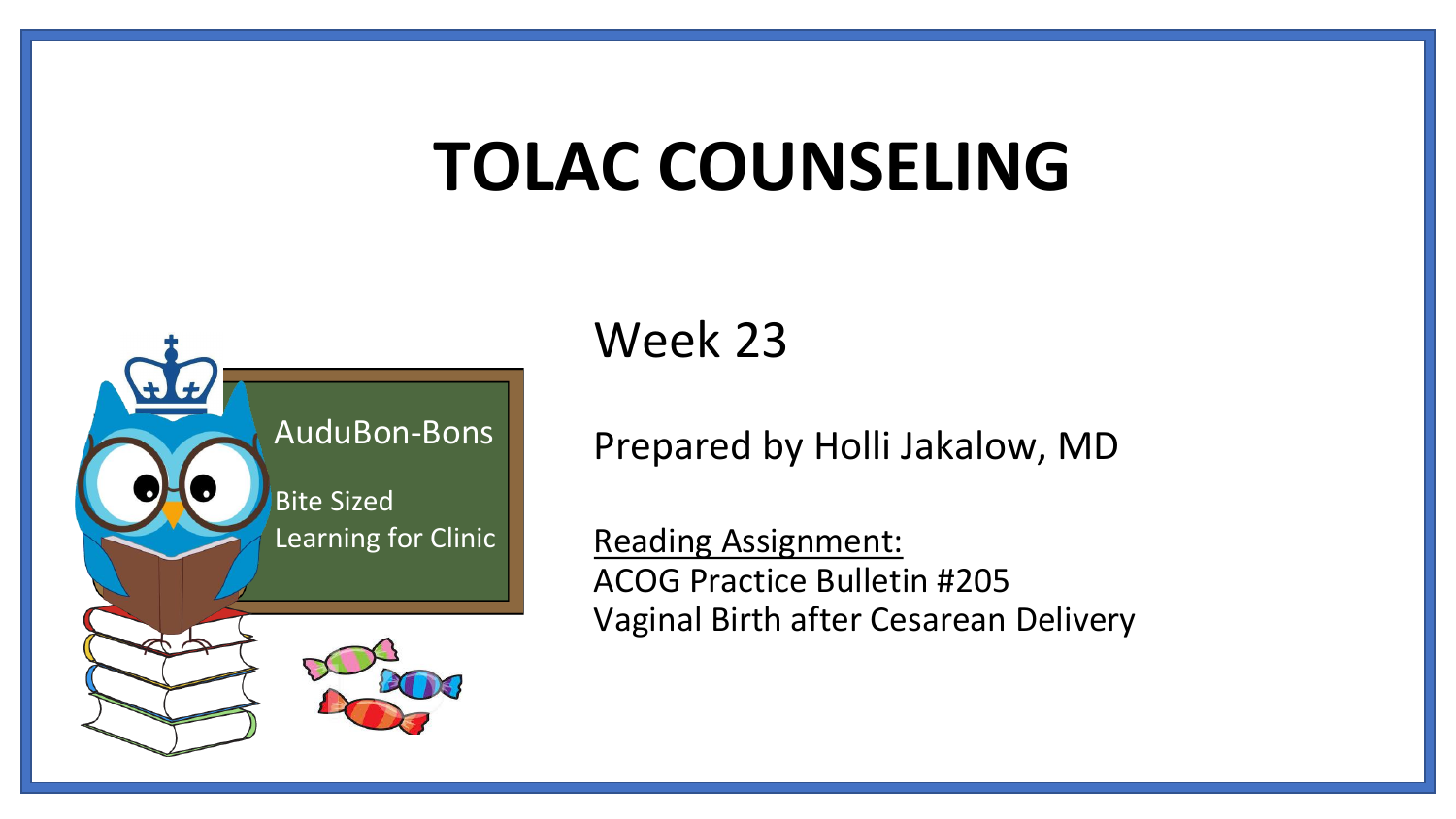

- To understand relevant factors in determining appropriate candidates for trial of labor after previous cesarean delivery
- To recognize contraindications to trial of labor after previous cesarean delivery
- To counsel on the risks and benefits of trial of labor after previous cesarean delivery

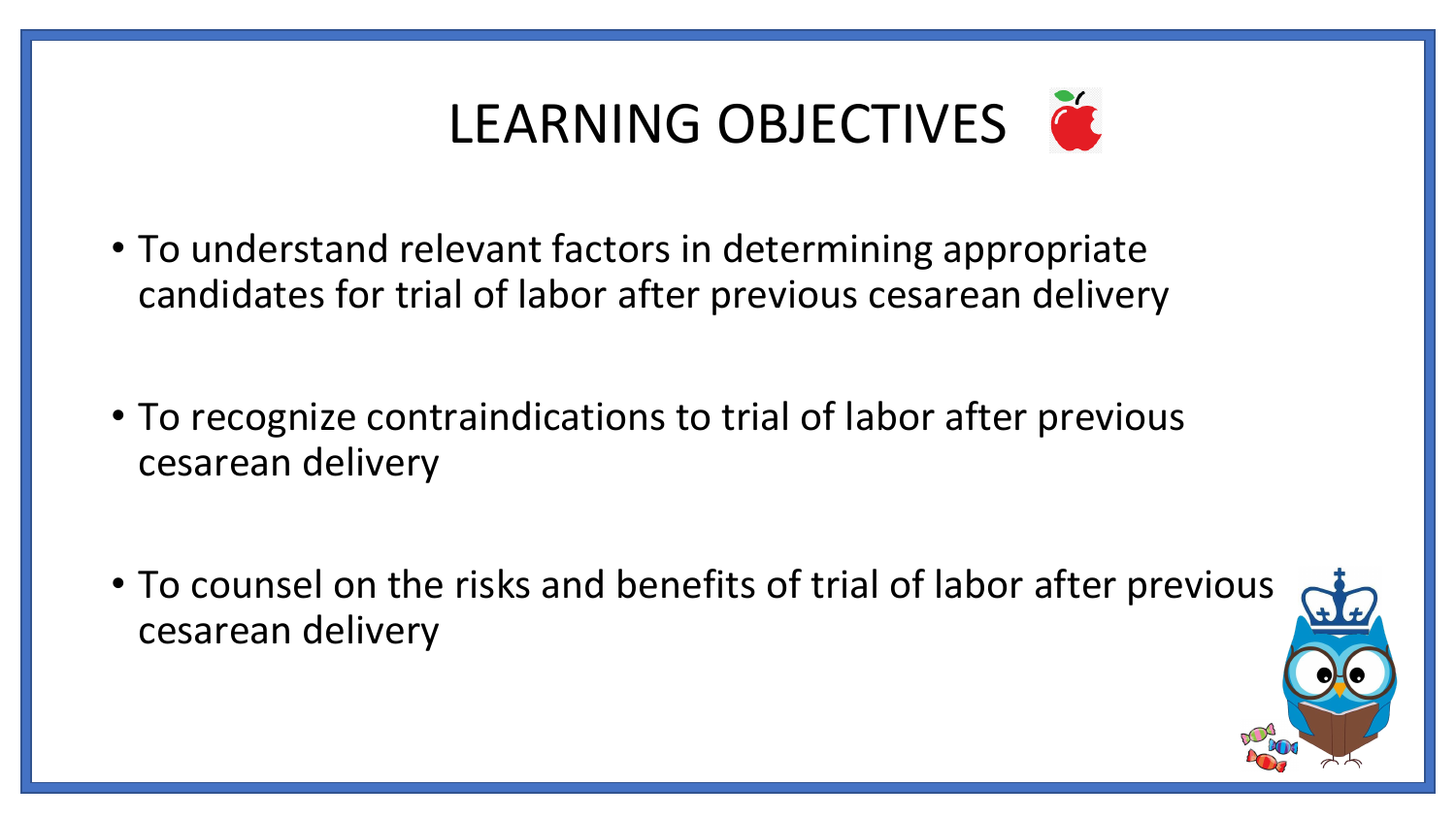#### CASE VIGNETTE

• Ms. Nomas Cirugia, a 32 yo G2 P1001 at 20wga, presents to clinic for antepartum visit requesting counseling regarding trial of labor after previous cesarean delivery. She has had an uncomplicated pregnancy without contraindication to vaginal delivery.

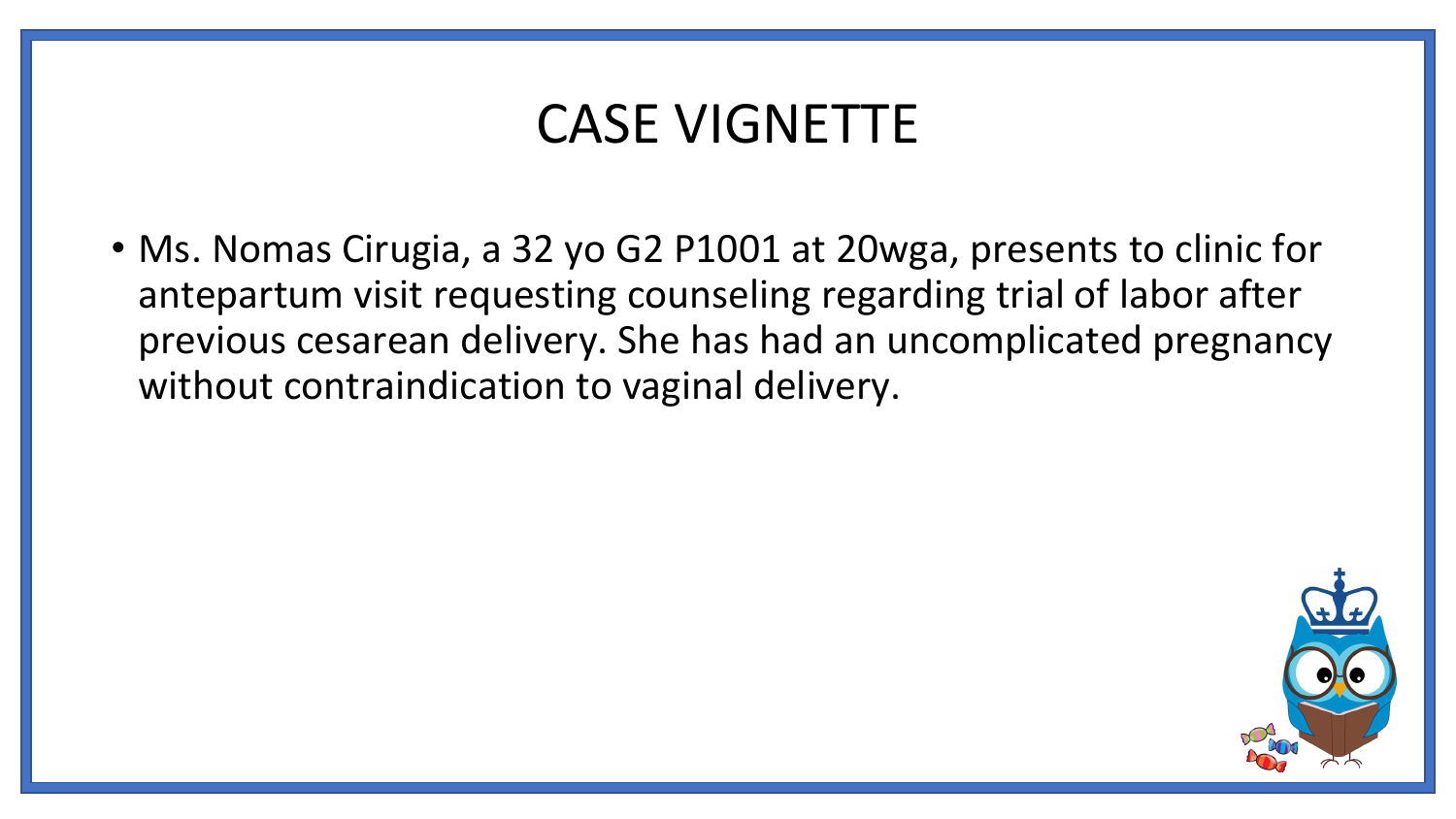#### FOCUSED HISTORY

- What elements of the patient's history are most relevant?
	- PMH: Obesity with BMI 31
	- PSH: LTCD x1
	- POBH: LTCD 3 years ago for breech malpresentation
	- PGYNH: Regular menses prior to pregnancy. Denies history of STIs or abnormal paps. Denies history of fibroids or cysts.
	- MEDS: None
	- All: NKDA
	- FH: Denies
	- SH: Denies tob, drug, etoh use. Denies IPV. Accepts blood products.

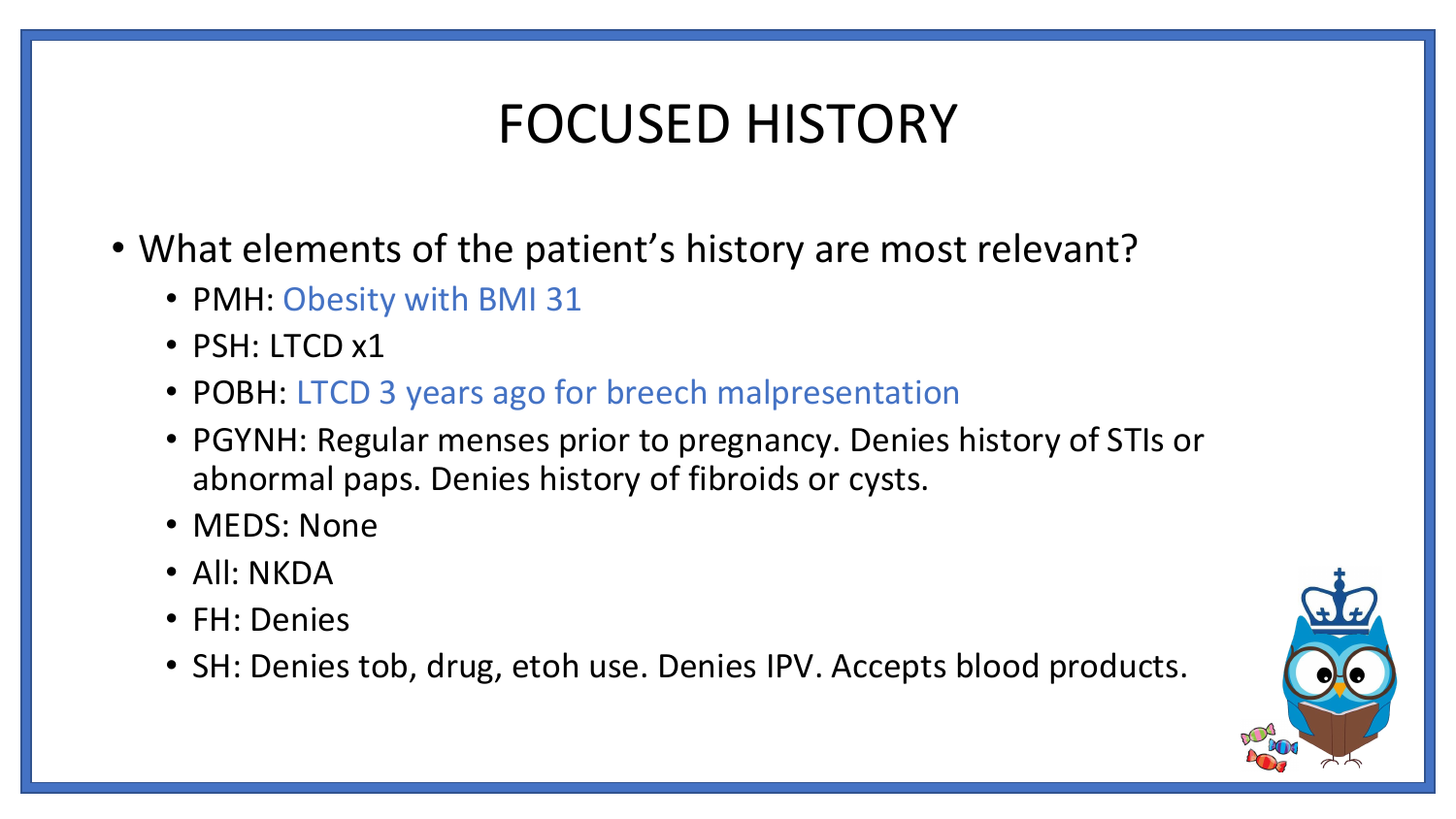#### PERTINENT PHYSICAL EXAM FINDINGS

- What elements of the patient's physical exam are most relevant?
	- General: Well appearing woman, obese, VSS
	- CV: RRR
	- Resp: CTAB
	- Abd: Soft, ND, NT, appropriately gravid, pfannenstiel incision well healed
	- Ultrasound: Singleton IUP, FHR 150s bpm, normal placentation

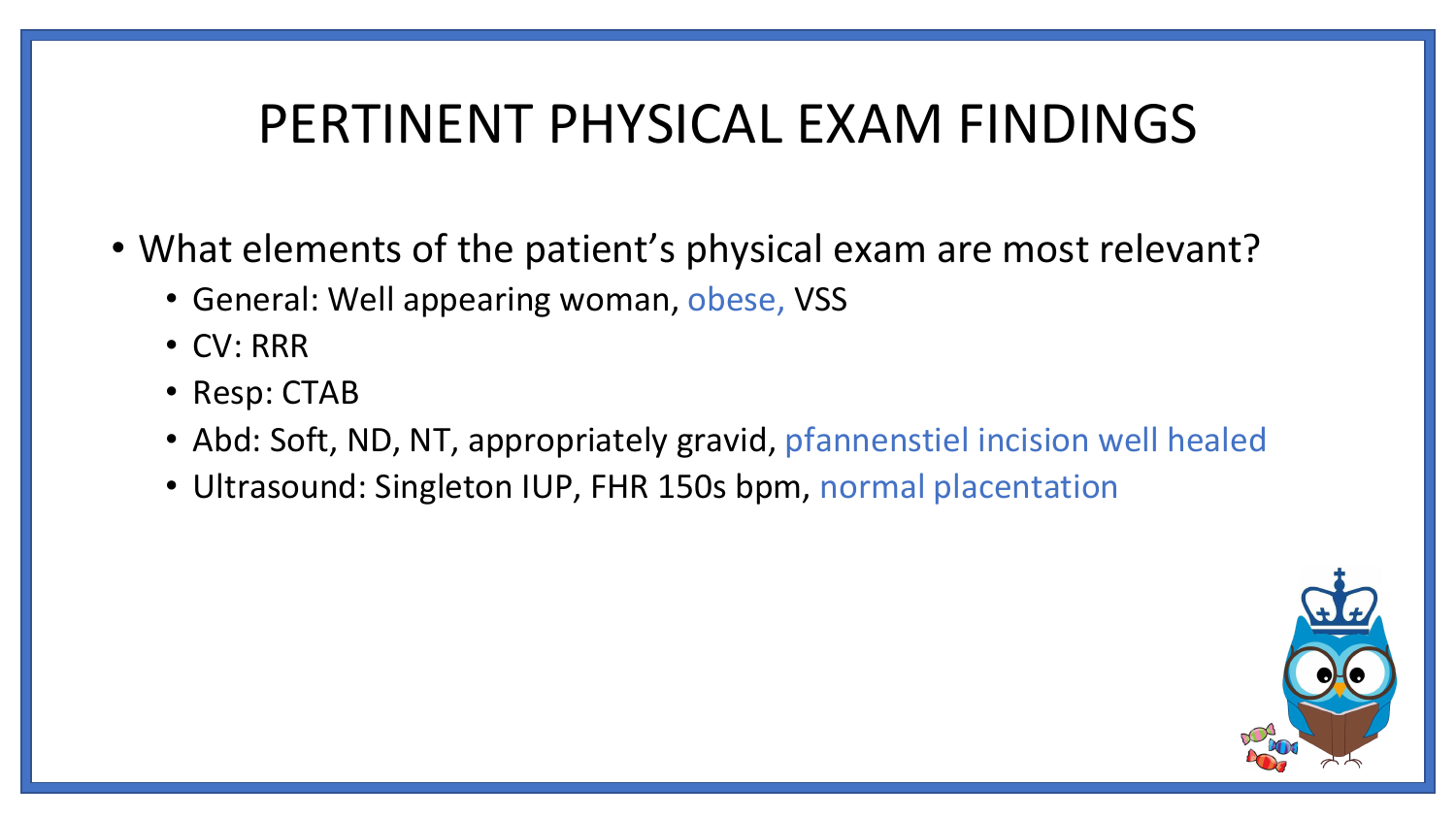#### CONTRAINDICATIONS TO TOLAC

- Contraindication to vaginal delivery
- Previous uterine rupture
- Previous classical, J-incision, or T-incision
	- Risk of uterine rupture
		- 4-9%
- Extensive transfundal surgery
- Hospital that cannot perform emergency CD
- Are there any exceptions to these contraindications?
	- Per ACOG, individual circumstances should be considered in all cases.
	- "If a patient who may otherwise not be a candidate for TOLAC, presents in advanced labor, the patient and her obstetrician…may judge it best to proceed with TOLAC."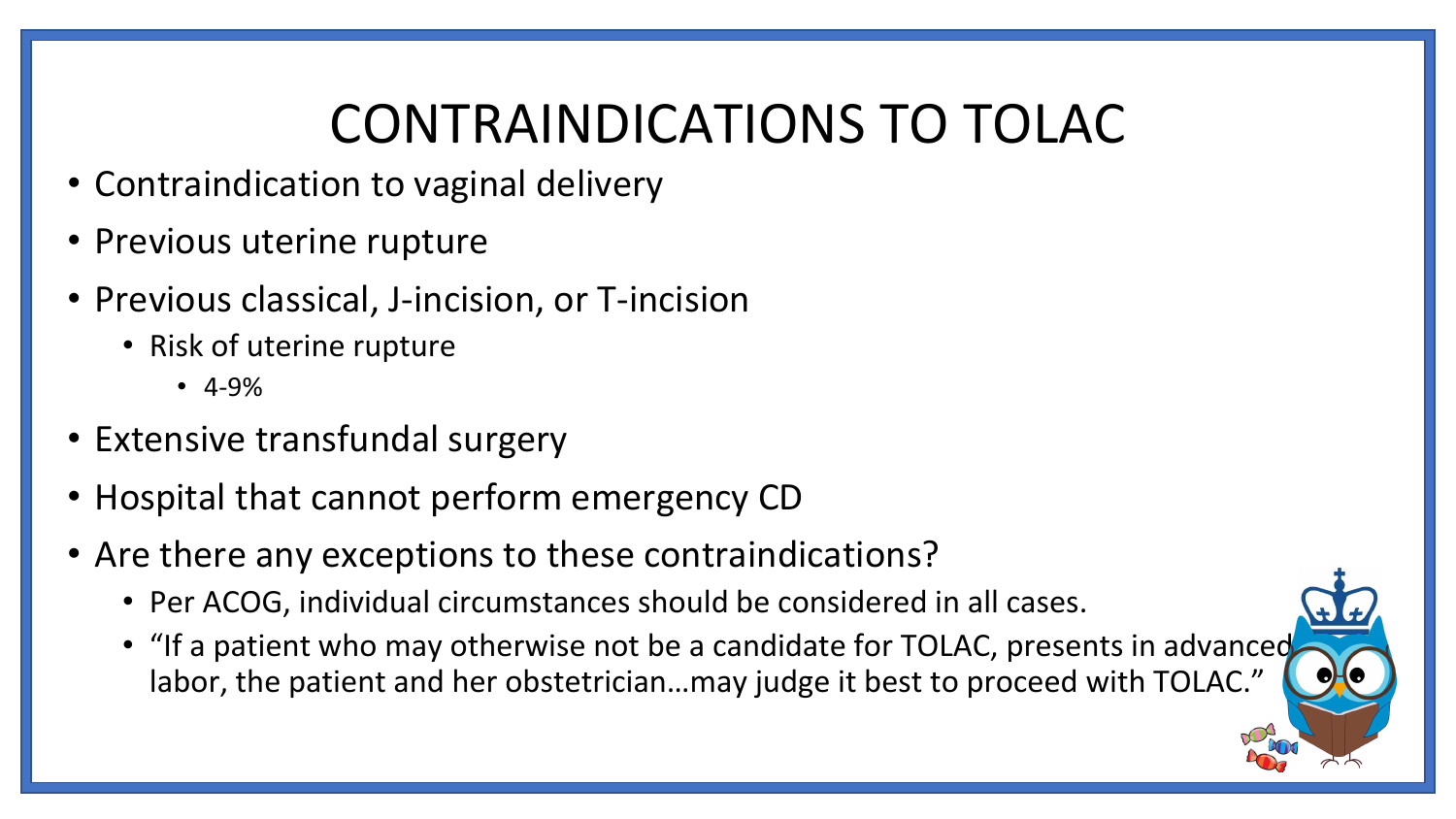## CANDIDATES FOR TOLAC

- Women with 1 previous LTCD should be counseled about and offered TOLAC if no contraindications
- Is history of 2 previous LTCD a contraindication for TOLAC?
	- No
- Is history of previous low vertical CD a contraindication for TOLAC?
	- No
- Is history of previous CD with unknown scar contraindication for TOLAC?
	- Only if there is strong suspicion of classical CD (if CD was performed at extreme prematurity)
- Is twin gestation a contraindication for TOLAC?
	- No
- Is suspected macrosomia a contraindication for TOLAC?
	- No
	- Likelihood of success may be lower
- Is gestation beyond 40 weeks a contraindication for TOLAC?
	- No
	- Likelihood of success may be lower

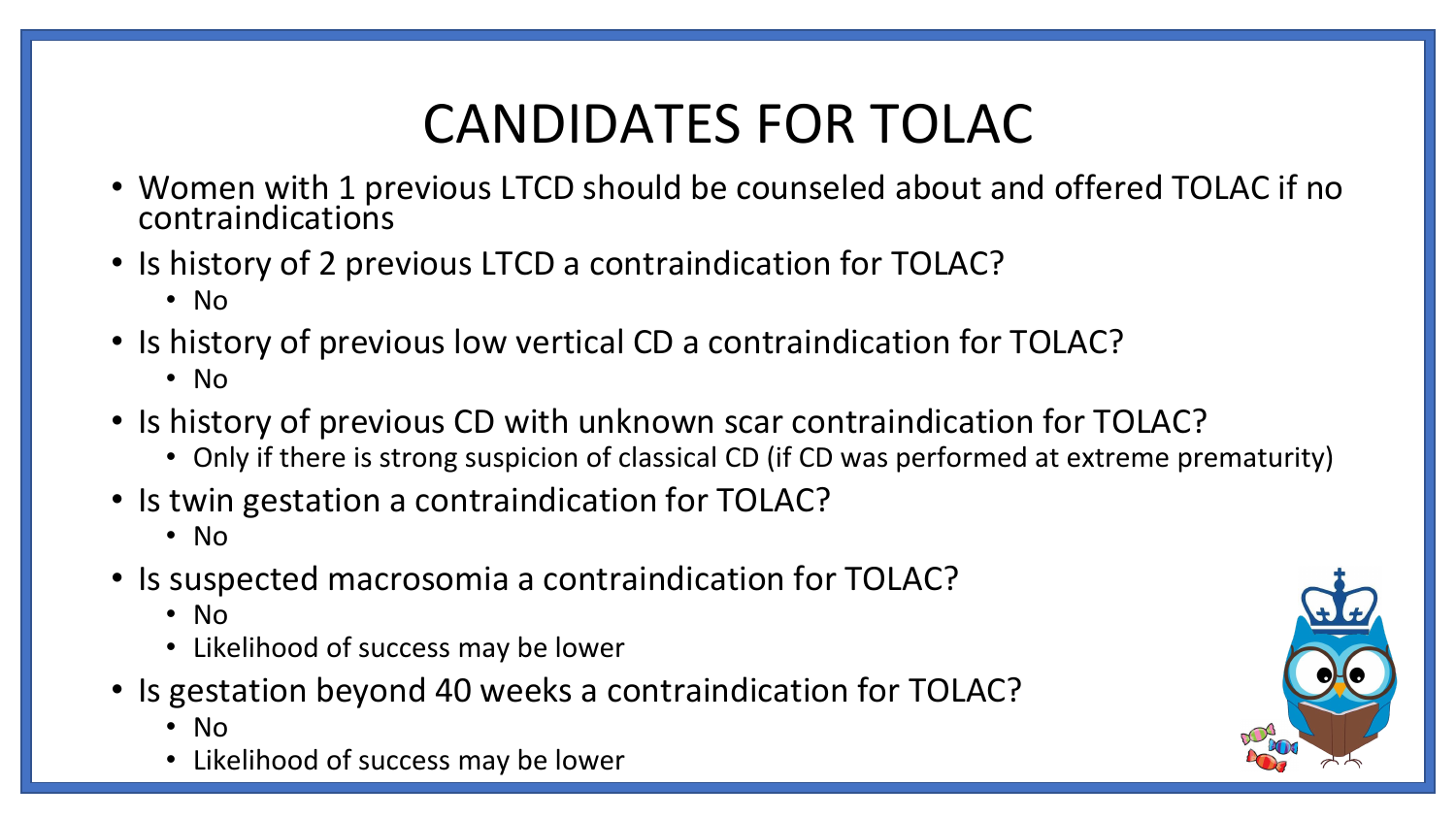#### BENEFITS OF VBAC

- Benefits of VBAC
	- Option for those who want to experience vaginal birth
	- Health advantages:
		- Lower rates of hemorrhage, thromboembolism, and infection
		- Shorter recovery period than women who have RCD
		- For those considering future pregnancies, may decrease risk of maternal consequences related to multiple CD
			- Hysterectomy, bowel or bladder injury, transfusion, infection, abnormal placentation

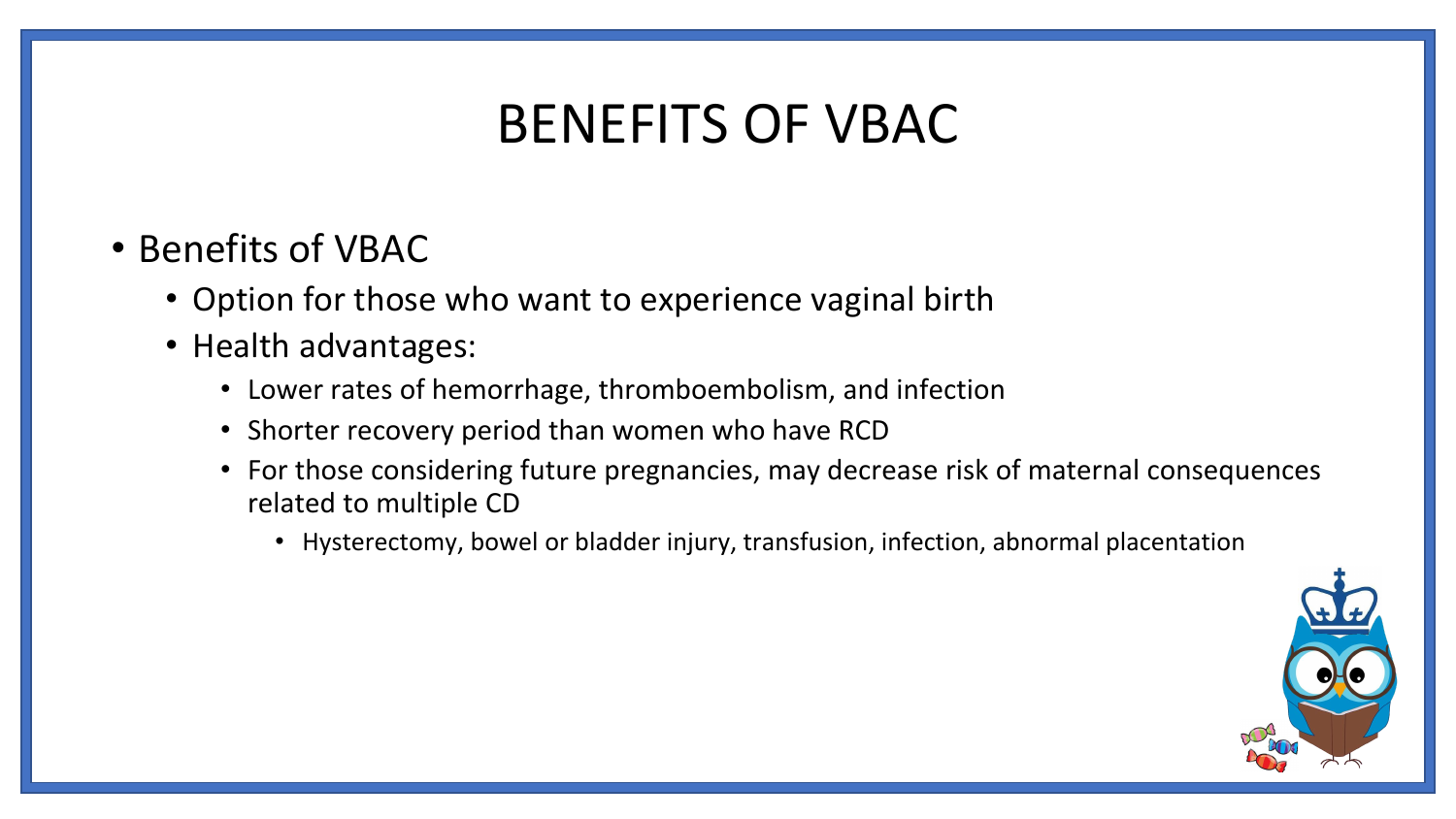#### RISKS OF TOLAC

- Risks of both RCD and TOLAC
	- Maternal hemorrhage, infection, operative injury, thromboembolism, hysterectomy, and death
	- Most maternal morbidity related to TOLAC occurs when RCD is necessary
- Risks of TOLAC alone
	- Uterine rupture
		- Hysterectomy (14-33%), neonatal neurology morbidity and neonatal death (3-6%)
		- Risk of uterine rupture with 1 previous LTCS
			- $\cdot$  0.5-0.9%
		- Risk of uterine rupture with more than 1 previous LTCS
			- 0.9-3.7%

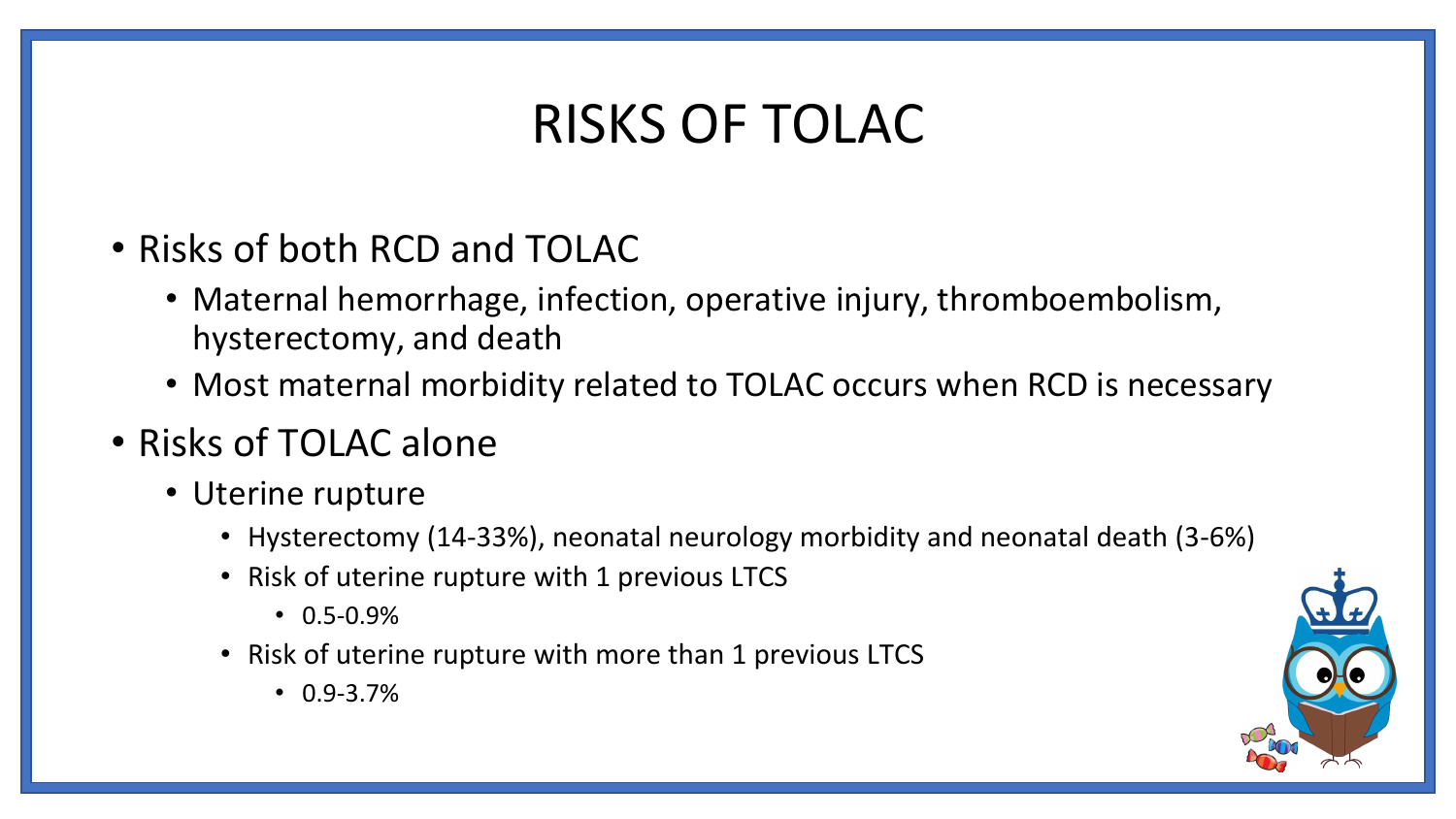#### RISKS OF TOLAC

| Table 1. Composite Maternal Risks From    |
|-------------------------------------------|
| <b>Elective Repeat Cesarean Delivery</b>  |
| and Trial of Labor After Previous         |
| <b>Cesarean Delivery in Term Patients</b> |

| <b>Maternal Risks</b> | <b>ERCD (%)</b><br>[One CD] | TOLAC (%)    |  |  |
|-----------------------|-----------------------------|--------------|--|--|
| Infectious morbidity  | 3.2                         | 4.6          |  |  |
| Surgical injury       | $0.30 - 0.60$               | $0.37 - 1.3$ |  |  |
| Blood transfusion     | 0.46                        | 0.66         |  |  |
| Hysterectomy          | 0.16                        | 0.14         |  |  |
| Uterine rupture       | 0.02                        | 0.71         |  |  |
| Maternal death        | 0.0096                      | 0.0019       |  |  |

Abbreviations: CD, cesarean delivery; ERCD, elective repeat cesarean delivery; TOLAC, trial of labor after cesarean delivery.

Surgical Injury: Defined differently and variably reported on in trials. Rate of surgical injury may be increased with TOLAC but definitive studies are lacking.

Infectious Morbidity: Defined as fever, infection, endometritis, and chorioamnionitis

Data from Guise JM, Eden K, Emeis C, Denman MA, Marshall N, Fu R, et al. Vaginal birth after cesarean: new insights. (Archived) Evidence Report/Technology Assessment No.191. AHRQ Publication No. 10-E003. Rockville (MD): Agency for Healthcare Research and Quality; 2010.

| <b>Table 2.</b> Composite Neonatal Morbidity Fron<br><b>Elective Repeat Cesarean Delivery</b><br>and Trial of Labor After Previous<br>Cesarean Delivery in Term Infants |                 |               |  |  |  |  |
|-------------------------------------------------------------------------------------------------------------------------------------------------------------------------|-----------------|---------------|--|--|--|--|
| Neonatal Risks                                                                                                                                                          | <b>ERCD (%)</b> | TOLAC (%      |  |  |  |  |
| Antepartum stillbirth                                                                                                                                                   | 0.21            | 0.10          |  |  |  |  |
| Intrapartum stillbirth                                                                                                                                                  | $0 - 0.004$     | $0.01 - 0.04$ |  |  |  |  |
| HIE                                                                                                                                                                     | $0 - 0.32$      | $0 - 0.89$    |  |  |  |  |
| Perinatal mortality                                                                                                                                                     | 0.05            | 0.13          |  |  |  |  |
| Neonatal mortality                                                                                                                                                      | 0.06            | 0.11          |  |  |  |  |
| NICU admission                                                                                                                                                          | $1.5 - 17.6$    | $0.8 - 26.2$  |  |  |  |  |
| Respiratory morbidity                                                                                                                                                   | 2.5             | 5.4           |  |  |  |  |
| Transient tachypnea                                                                                                                                                     | 4.2             | 3.6           |  |  |  |  |
|                                                                                                                                                                         |                 |               |  |  |  |  |

Abbreviations: ERCD, elective repeat cesarean delivery; HIE, hypoxic ischemic encephalopathy; NICU, neonatal intensive care unit: TOLAC, trial of labor after cesarean delivery.

Hypoxic Ischemic Encephalopathy: The strength of evi-<br>dence on the HIE of the infant for ERCD versus TOLAC is low because of the lack of consistency in measurement and few studies. It is not possible to know the true relationship because of the low strength of overall evidence.

Perinatal Mortality: Includes infants less than 28 days of age and fetal deaths of 20 weeks or more of gestation.

Neonatal Mortality: Death in the first 28 days of life.

Neonatal Intensive Care Unit Admission: The overall strength of evidence on the effect of route of delivery on NICU admission is low because of the inconsistent measures and lack of defined criteria for admission.

Respiratory Morbidity: Defined as the rate of bag-and-mask ventilation.

Data from Guise JM, Eden K, Emeis C, Denman MA, Marshall N, Fu R, et al. Vaginal birth after cesarean: new insights. (Archived) Evidence Report/Technology Assessment No.191. AHRQ Publication No. 10-E003. Rockville (MD): Agency for Healthcare Research and Quality; 2010.

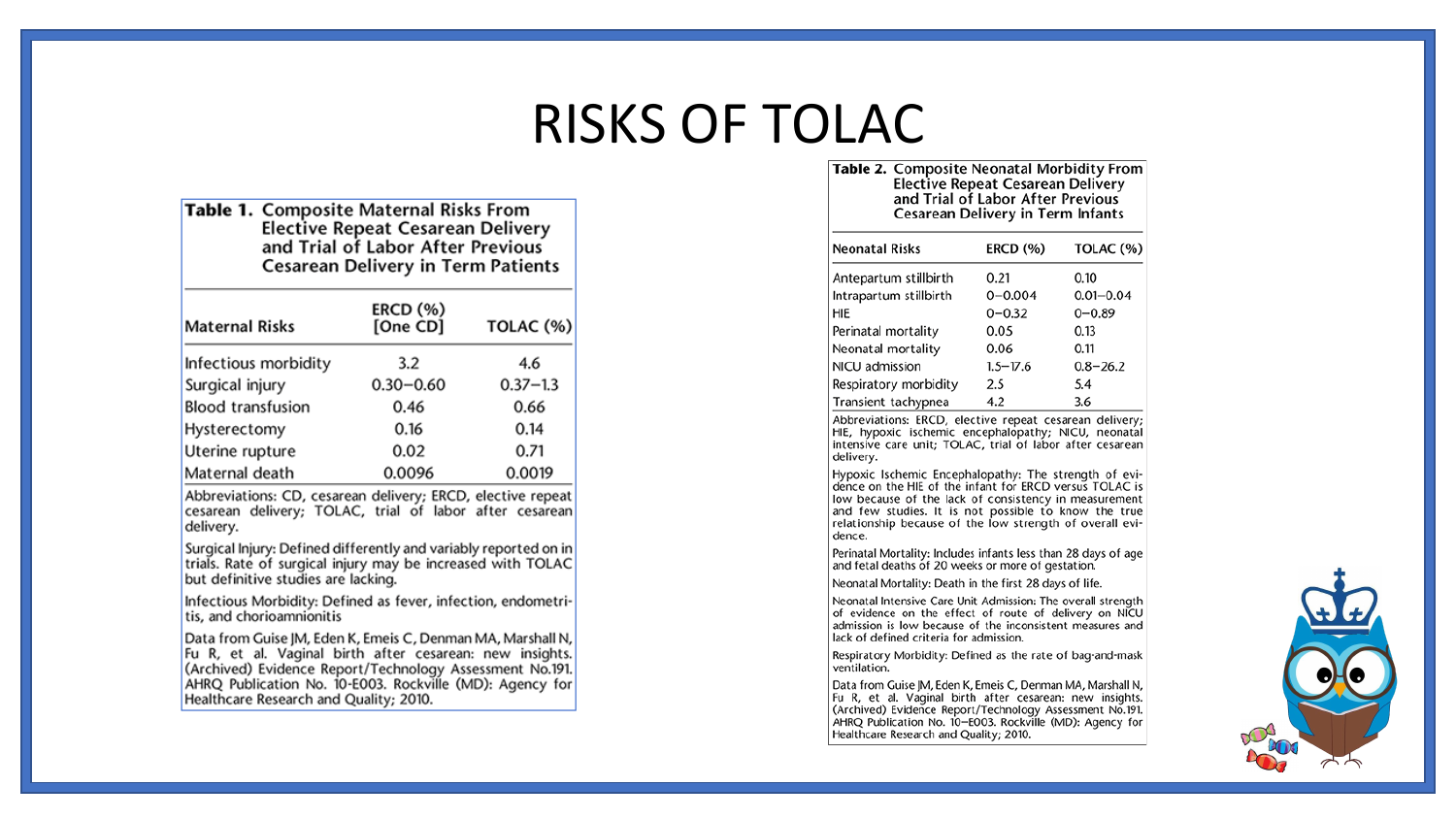## THE ROLE OF VBAC PREDICTION MODELS

- When counseling patients with previous CD x1, what is the order of outcome in terms of increasing risk of complications?
	- VBAC**E** elective RCD**E** Failed TOLAC
		- Risk of maternal morbidity related to probability of achieving VBAC
- What are the variables used in the VBAC prediction model?
	- Maternal age, BMI, prior vaginal delivery, history of VBAC, CHTN, indication for prior cesarean delivery
	- Success rates increases:
		- Prior VD
	- Success rates decreases:
		- Recurrent indication for CD, increased age, obesity, non-Caucasian ethnicity
- How do you interpret the results?
	- No universally agreed upon discrimination point
	- Evidence suggest if pt has at least 60-70% likelihood of VBAC will have same or less maternal morbidity as elective RCD
- Does use of the prediction model result in improved patient outcomes?
	- No
	- ACOG recommends use to aid in shared decision making

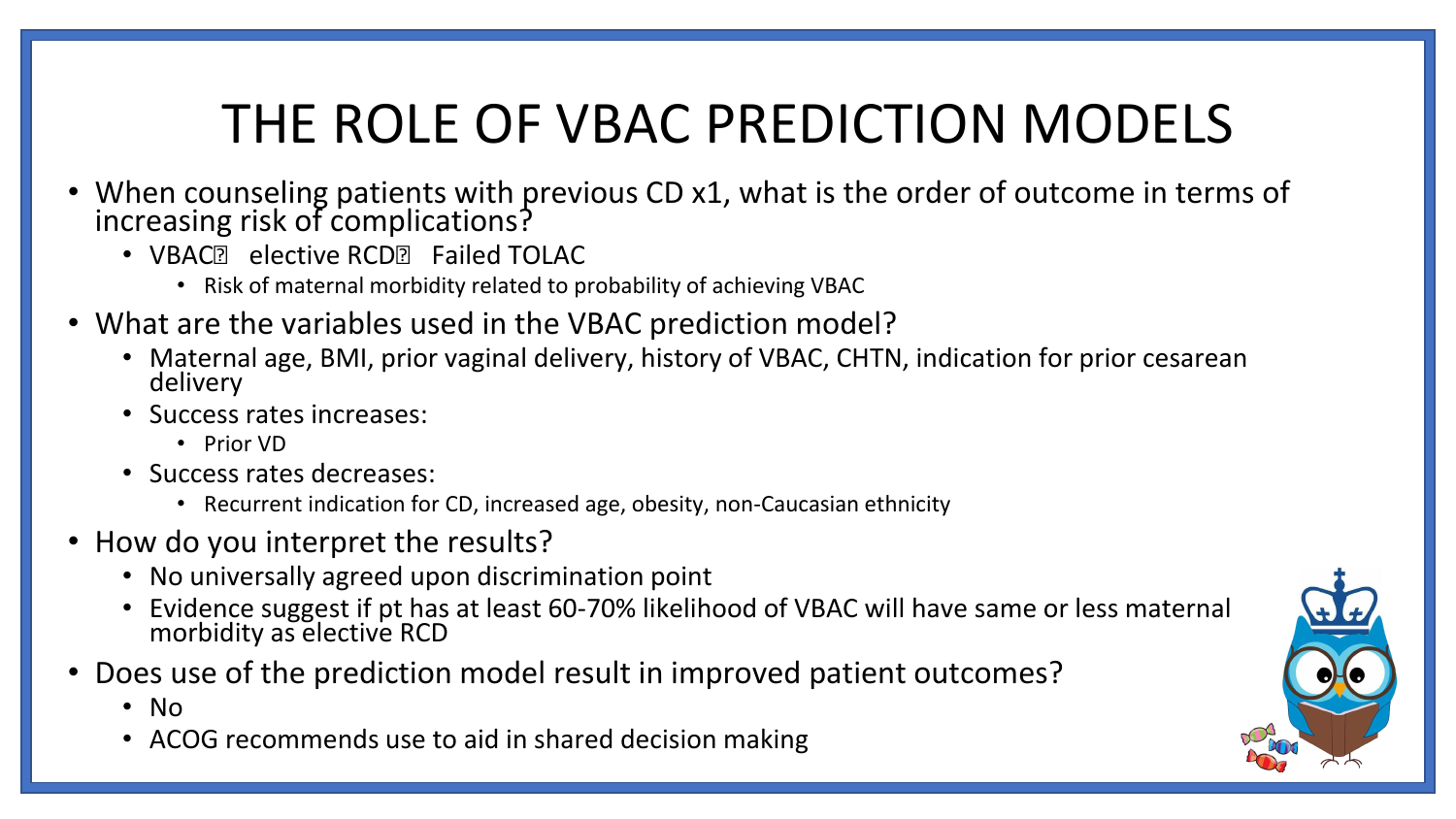#### VBAC PREDICTION MODELS

| 31                                          | $\hat{\div}$ |  |
|---------------------------------------------|--------------|--|
| <b>Height Unit:</b>                         |              |  |
| $\odot$ inches                              |              |  |
| $\bigcirc$ centimeters                      |              |  |
| Height (range 46-75 in):                    |              |  |
| 64                                          |              |  |
| <b>Weight Unit:</b>                         |              |  |
| $\bullet$ pounds                            |              |  |
| $\bigcirc$ kilograms                        |              |  |
| Pre-pregnancy weight<br>(range 74-454 lbs): |              |  |
| 180                                         |              |  |
| Body mass index: 31                         |              |  |

#### stetric History:

| No previous vaginal |  |
|---------------------|--|
| history             |  |

rest disorder indication prior cesarean?

| No | ┳ |
|----|---|
|    |   |

ated chronic pertension?

| No |  |
|----|--|
|    |  |



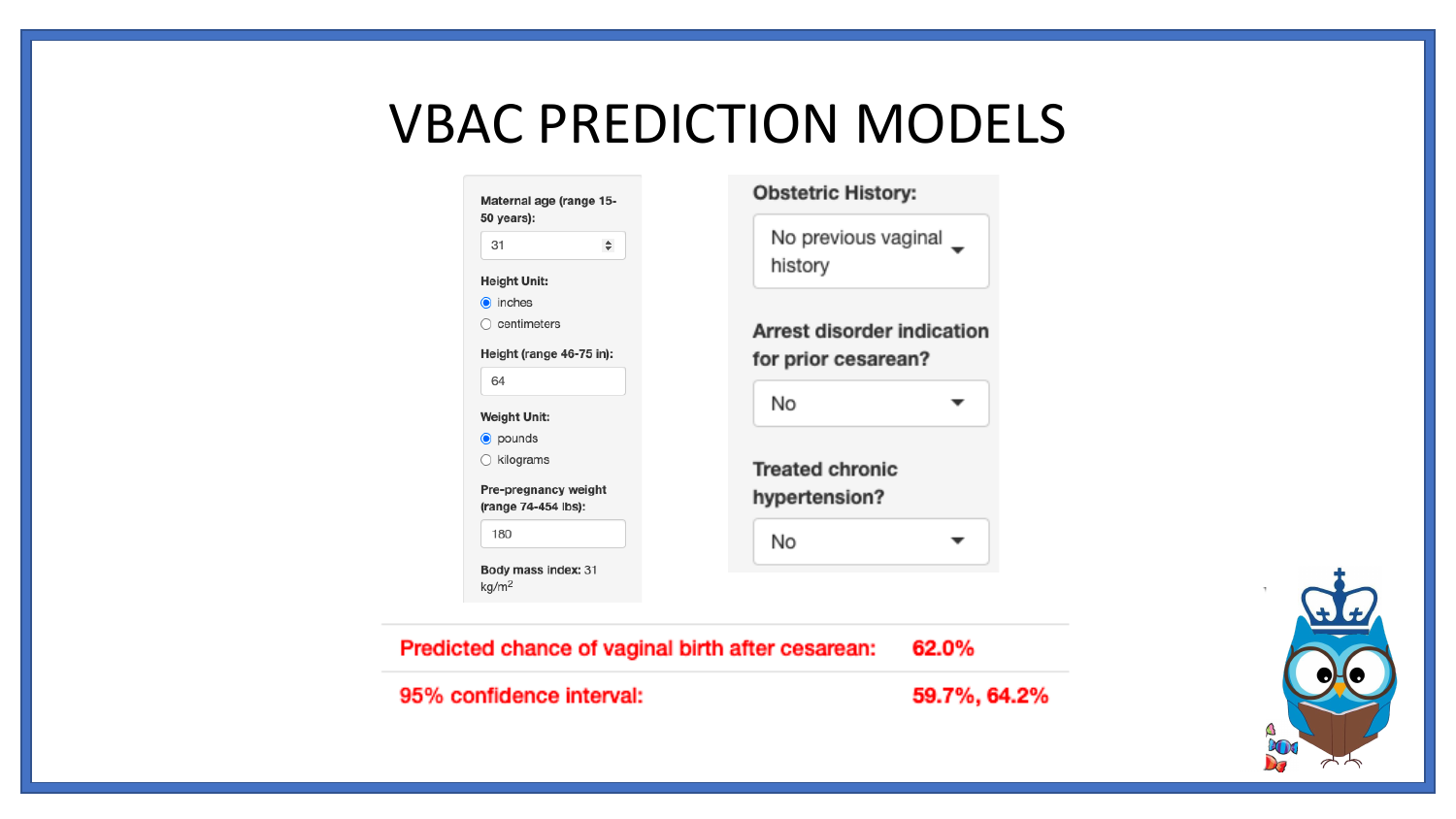#### INDUCTION AND AUGMENTATION OF LABOR

- Is induction or augmentation a contraindication for women who desire TOLAC?
	- No
- Does the probability of VBAC change with IOL?
	- Decreases
- What is the risk of uterine rupture for women attempting TOLAC when labor is induced with and without prostaglandins?
	- 0.77-1.5% for labor induced without prostaglandins
	- 1.4-2.24% for prostaglandin-induced labor
		- Prostaglandins are contraindicated in women with previous CD

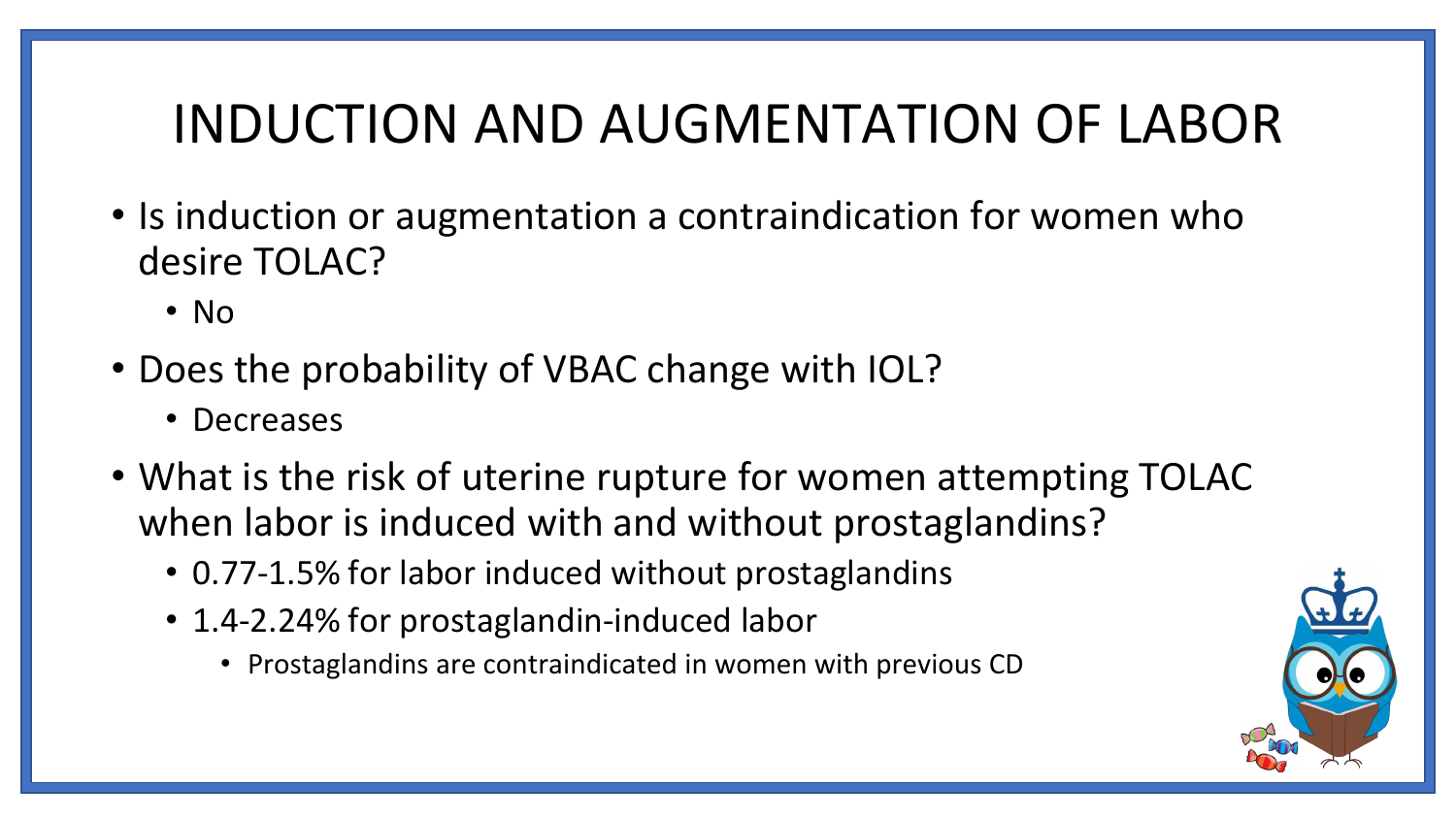#### DIAGNOSIS OF UTERINE RUPTURE

- What are acute signs/symptoms of uterine rupture?
	- Fetal bradycardia, increased uterine contractions, vaginal bleeding, loss of fetal station, or new onset of intense uterine pain
- What is the most common sign of uterine rupture?
	- Fetal heart rate abnormality
	- Associated with up to 70% of uterine ruptures

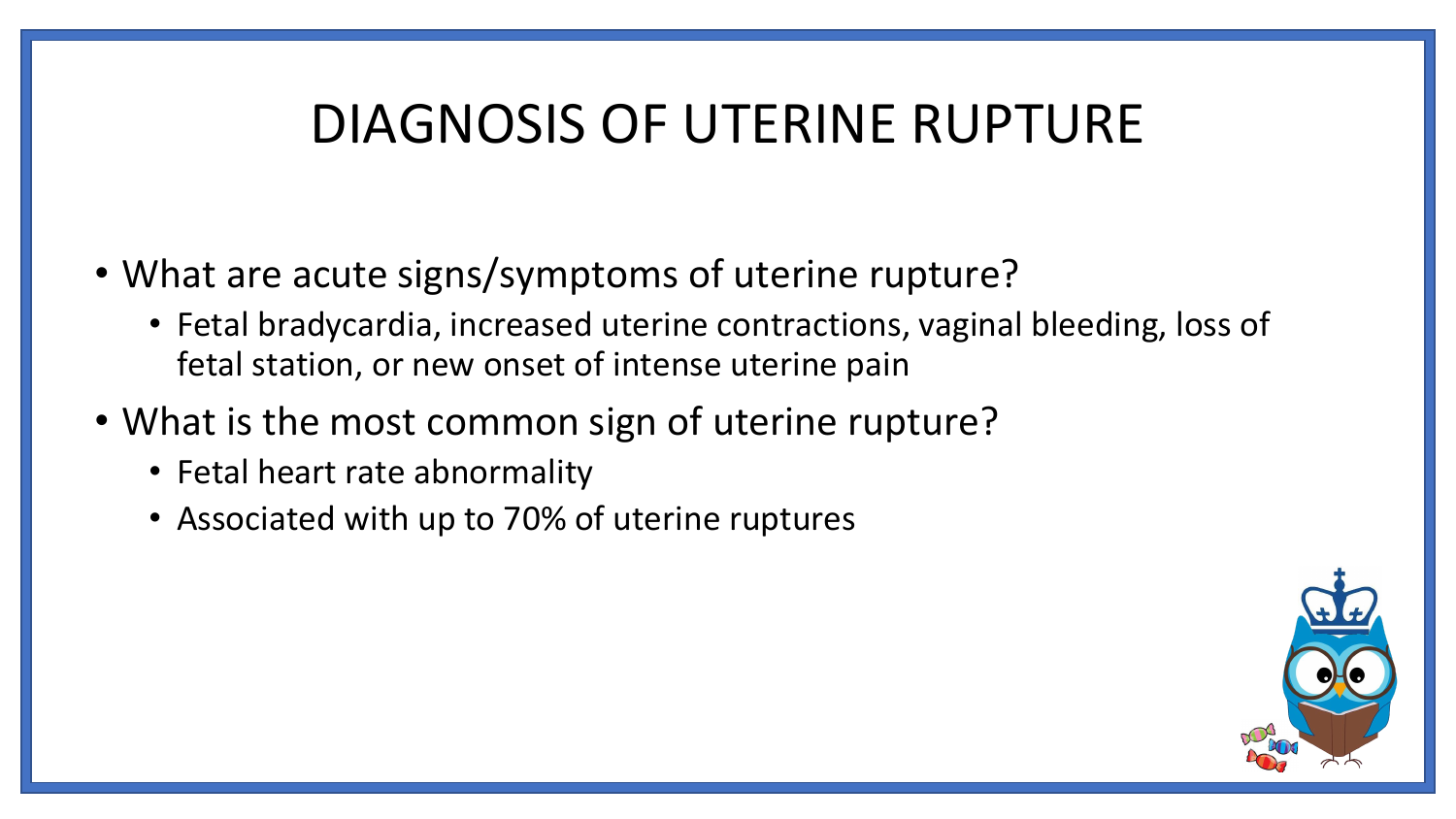#### SOCIAL DETERMINANTS OF HEALTH

Table 1. Association between Actual Success and Predicted VBAC Success Calculated with and without

|                 | Actual<br><b>Success</b> | OR.<br>(95% CI) | <b>Adjusted</b><br>$OR*$<br>(95% CI) | <b>VBAC</b> score<br>$\geq 60\%$ with<br>Race | OR.<br>(95% CI) | <b>Adjusted</b><br>OR*<br>(95% CI) | <b>VBAC</b><br>score $\geq$<br>60%<br>without<br>Race | OR.<br>(95% CI) | <b>Adjusted</b><br>$OR*$<br>(95% CI) |
|-----------------|--------------------------|-----------------|--------------------------------------|-----------------------------------------------|-----------------|------------------------------------|-------------------------------------------------------|-----------------|--------------------------------------|
| Non-Hispanic    | 21                       | ref             | ref                                  | 21                                            | ref             | ref                                | 21                                                    | ref             | ref                                  |
| White $(n=29)$  | (72.41%)                 |                 |                                      | (72.4196)                                     |                 |                                    | (72.41%)                                              |                 |                                      |
| Non-Hispanic    | 66                       | 0.44            | 0.5                                  | 57                                            | 0.33            | 0.26                               | 96                                                    | 1.35            | 1.29                                 |
| Black (n=123)   | (53.66%)                 | (0.18, 1.07)    | (0.2, 1.28)                          | (46.34%)                                      | (0.14, 0.8)     | (0.1, 0.66)                        | (78.05%)                                              | (0.54, 3.4)     | (0.49, 3.44)                         |
| <b>Hispanic</b> | 74                       | 0.76            | 0.9                                  | 51                                            | 0.32            | 0.24                               | 91                                                    | 1.73            | 1.71                                 |
| $(n=111)$       | (66.67%)                 | (0.31, 1.88)    | (0.34, 2.41)                         | (45.95%)                                      | (0.13, 0.79)    | (0.09, 0.64)                       | (81.98%)                                              | (0.67.4.47)     | (0.6, 4.92)                          |
| Other (n=39)    | 29                       | 1.11            | 1.28                                 | 37                                            | 7.05            | 7.49                               | 37                                                    | 7.05            | 7.49                                 |
|                 | (74.36%)                 | (0.37, 3.27)    | (0.4, 4.09)                          | (94.87%)                                      | (1.37, 36.31)   | (1.35, 41.7)                       | (94.87%)                                              | (1.37, 36.31)   | (1.35, 41.7)                         |

Race and Ethnicity

Abbreviation: OR: Odds Ratios. 95% CI: 95% Confidence Interval. \*Adjusted for Marital Status, Education, and Prenatal Provider.

The inclusion of race and ethnicity on the VBAC calculator underestimates the success rates of patients of color, and evidence supports removing race from medical decision making.

Faulkner et al. The effects of removing race from the VBAC calculator: implications for counseling. American Journal of Obstetrics and Gynecology. Supplement to Feb 2021. S467.

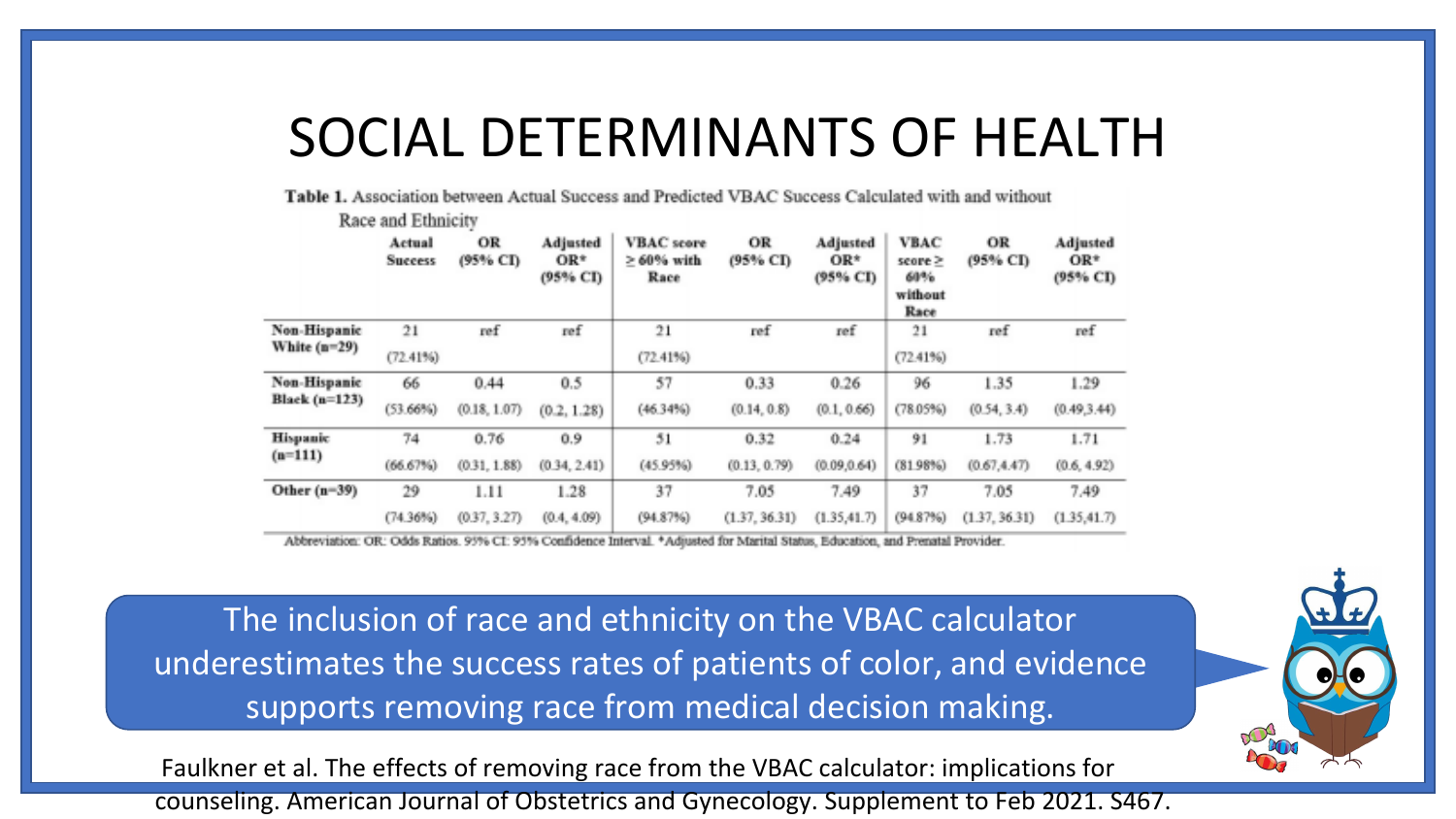#### EPIC .PHRASE

#### **.BBTOLACCOUNSEL**

Description: TOLAC Counseling Discussion

Patient has a history of \*\*\* cesarean deliveries and \*\*\* vaginal deliveries. They have no contraindication to TOLAC. We reviewed the risks and benefits of TOLAC versus cesarean delivery in this pregnancy and their questions were answered to their satisfaction. Using the VBAC calculator, their predicted chance of VBAC was \*\*\*. We reviewed the implications of this information and using shared decision making, the patient would like to procced with \*\*\* for mode of delivery.

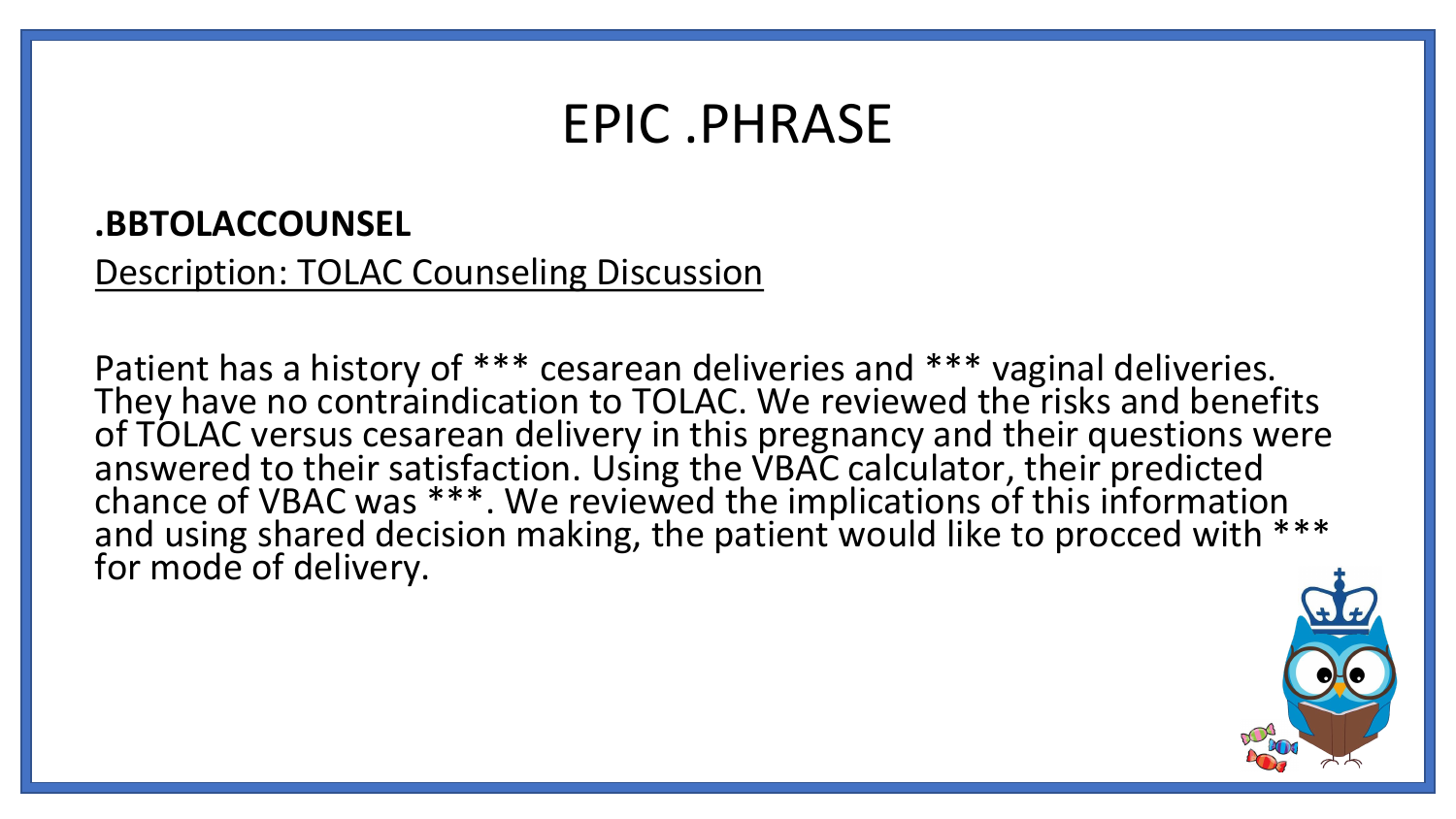#### CODING AND BILLING

#### • TOLAC Counseling

- CPT Codes
	- 99214
		- Office or other outpatient visit for the evaluation and management of an established patient, which requires at least two of these three key components:
			- A detailed history; a detailed examination; medical decision making of moderate complexity.
			- Counseling and/or coordination of care with other physicians, other qualified health care professionals, or agencies are provided consistent with the nature of the problem(s) and the patient's and/or family's needs.
			- Usually, the presenting problem(s) are of moderate to high severity.
			- Typically, 25 minutes are spent face-to-face with the patient and/or family.
	- 034.219
		- Maternal care for unspecified type scar from previous cesarean delivery